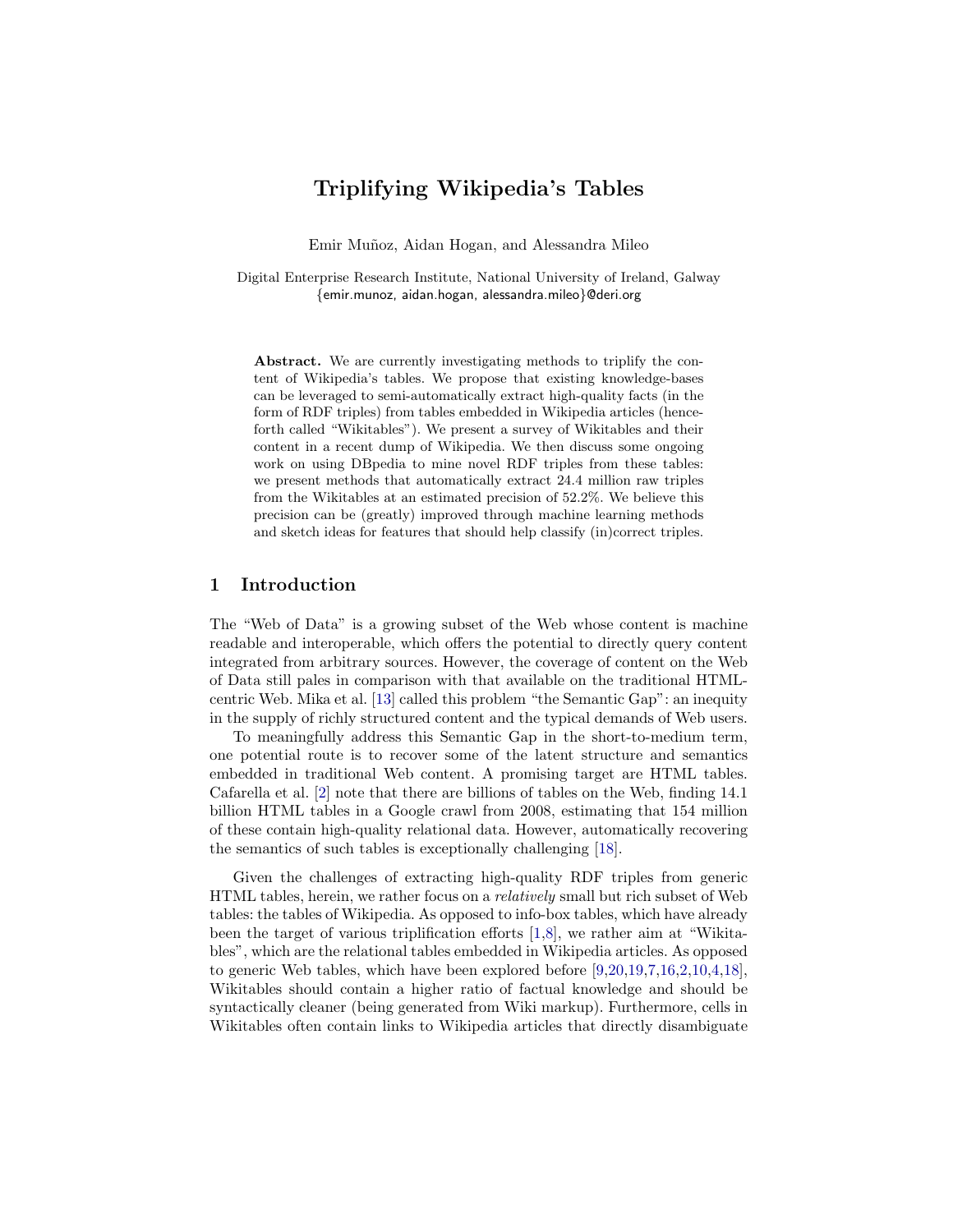the entities that are mentioned, and the table is embedded in an article that provides a clear context for the table (potentially a protagonist [\[3\]](#page-11-12), aka., a subject entity). Last but not least, we propose that existing datasets—like DBpedia [\[1\]](#page-11-3) and YAGO2 [\[8\]](#page-11-4), which offer partial exports of Wikipedia's content as RDF—can be used as reference knowledge-bases to guide triplification.

By targeting Wikitables, we (mostly) avoid having to disambiguate entities and relations based on textual labels, where we can (often) directly map table cells to DBpedia entities and subsequently see what pre-existing relationships exist between them. We can thus often avoid the difficult problem of resolving entities (as tackled by, e.g., Limaye et al. [\[10\]](#page-11-10), Syed et al. [\[17\]](#page-11-13) or Mika et al. [\[12\]](#page-11-14)). Similarly, by mining existing relations from DBpedia, we avoid having to identify or create new relations (i.e., pick an RDF predicate based on column headers), but can mine triples from the tables using a pre-existing (implicit) schema.

In this paper, we first provide a motivating example. We then discuss related works in the area of recovering the semantics of HTML tables and mapping relational content to RDF (§ [2\)](#page-2-0). Next, we survey Wikitables available in a recent Wikipedia dump (§ [3\)](#page-3-0). Thereafter, we discuss some of our ideas for using DBpedia as a reference knowledge-base to extract triples and sketch ideas for machine learning methods to further classify correct/incorrect triples  $(\S 4)$  $(\S 4)$ . We then wrap-up with discussion of future plans  $(\S 5)$  $(\S 5)$ .

<span id="page-1-0"></span>Example 1. The table in Figure [1](#page-2-1) is taken from the Colorado Wikipedia article (<http://en.wikipedia.org/wiki/Colorado>) and shows a list of the five executive officers of the state of Colorado. Some table cells are links to Wikipedia articles and others are plain string literals. The table contains a caption, header types Office, Incumbent, Party and Term; and instances for each type Governor, John Hickenlooper, Democrat, 2011–2015, Lieutenant Governor, Joseph Garcia, etc.

This table constitutes quite a complex example. First of all, there are obvious relationships between the politicians listed as Incumbent and the elements of the Party column. Also, there are some implicit relationships that hold between many of the politicians and the subject of the article (Colorado), such as residence, etc. Furthermore, as per an attribute–value table, there are explicit relationships between the incumbents and Colorado, where the attributes are given in the Office column (e.g., Walker Stapleton is State Treasurer of Colorado) and a temporal context is provided in the **Term** column.

In this paper, we survey the corpus of all such tables in Wikipedia. We furthermore propose some initial ideas on how to triplify some of the content of the table using DBpedia as a reference knowledge-base. The core idea is to map the elements of the cells with wiki-links to their respective DBpedia entities and to then look for existing relationships in DBpedia between entities on the same row: for example, we can find that dbr:John Hickenlooper has the relation dbo:party to dbr:Democratic Party (United States), where we can suggest that such a relation might hold between entities in the respective columns on other rows. Furthermore, we can look for DBpedia relations from entities in a given column to the article body, where we find, e.g., the relation dbp:residence from dbr:Joseph Garcia (United States politician) to dbr:Colorado.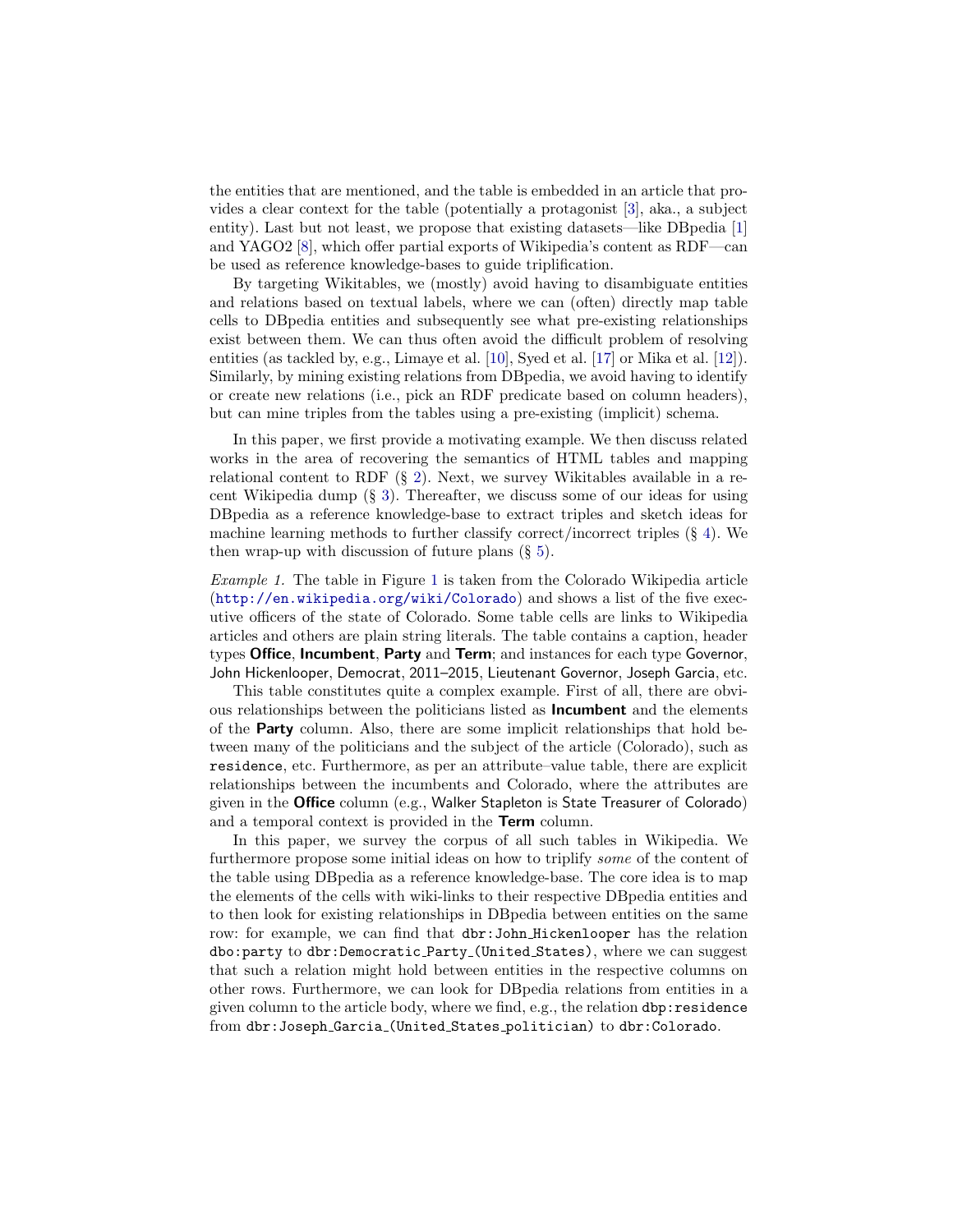<span id="page-2-1"></span>

| The Five Executive Officers of the State of Colorado |                         |       |                      |
|------------------------------------------------------|-------------------------|-------|----------------------|
| <b>Office</b>                                        | <b>Incumbent</b>        | Party | <b>Term</b>          |
| Governor                                             | John Hickenlooper       |       | Democrat 2011-2015   |
| Lieutenant Governor Joseph Garcia                    |                         |       | Democrat 2011-2015   |
| Secretary of State                                   | <b>Scott Gessler</b>    |       | Republican 2011-2015 |
| <b>State Treasurer</b>                               | <b>Walker Stapleton</b> |       | Republican 2011-2015 |
| <b>Attorney General</b>                              | <b>John Suthers</b>     |       | Republican 2005-2015 |

Fig. 1: An example table from the Colorado Wikipedia article.

We can also use features to classify triples extracted thus v as (in)correct; for example, we could consider that the more rows for which a given relation is found, or the closer the predicate label matches the column header text (e.g. dbo:party), the higher the confidence in the associated triples. Similarly, we could use the co-occurrence of certain properties for entities in different rows of the same column to adjust the confidence of a candidate relation. Later, we sketch some features that we plan to investigate (in future work) for classification.  $\Box$ 

## <span id="page-2-0"></span>2 Related Work

Processing Web Tables. Many works have looked at identifying, parsing, normalising, categorising and interpreting Web tables (e.g., [\[9,](#page-11-5)[20,](#page-11-6)[19,](#page-11-7)[7](#page-11-8)[,16,](#page-11-9)[2,](#page-11-1)[10,](#page-11-10)[4](#page-11-11)[,18\]](#page-11-2)). Many of the challenges that these authors have tackled are partly solved by the nature of Wikipedia. For example, Crestan and Pantel [\[4\]](#page-11-11) identify the "protagonist problem", which refers to identifying the subject or context of the table; in Wikipedia, the article in which the table is embedded offers a direct notion of context (as per Colorado in Example [1\)](#page-1-0). Other authors, such as Yoshida et al. [\[20\]](#page-11-6), have looked at categorising tables; we rather rely on the HTML class attribute associated with Wikipedia tables for classification, targeting tables with the value wikitable. Other more recent works have tried to resolve entities or relationships in tables with mixed results [\[10,](#page-11-10)[18\]](#page-11-2); we can use wiki-links to resolve entities and propose to use a reference knowledge-base to resolve relations.

Triplifying Wikipedia. Systems such as DBpedia [\[1\]](#page-11-3) and YAGO2 [\[8\]](#page-11-4) already extract RDF from Wikipedia. Both DBpedia and YAGO2 define a number of extractors that mine RDF triples from Wikipedia. However, both efforts rely heavily on info-boxes (attribute–value tables that appear in the top right of Wikipedia articles). The uniform structure of info-boxes, and the use of common templates, makes triplification much more straightforward than for generic tables. YAGO focuses on highly accurate triplication based on manually specified rules. DBpedia create high-quality RDF in an "ontology" namespace based on manual mappings and in a "property" namespace based on automatically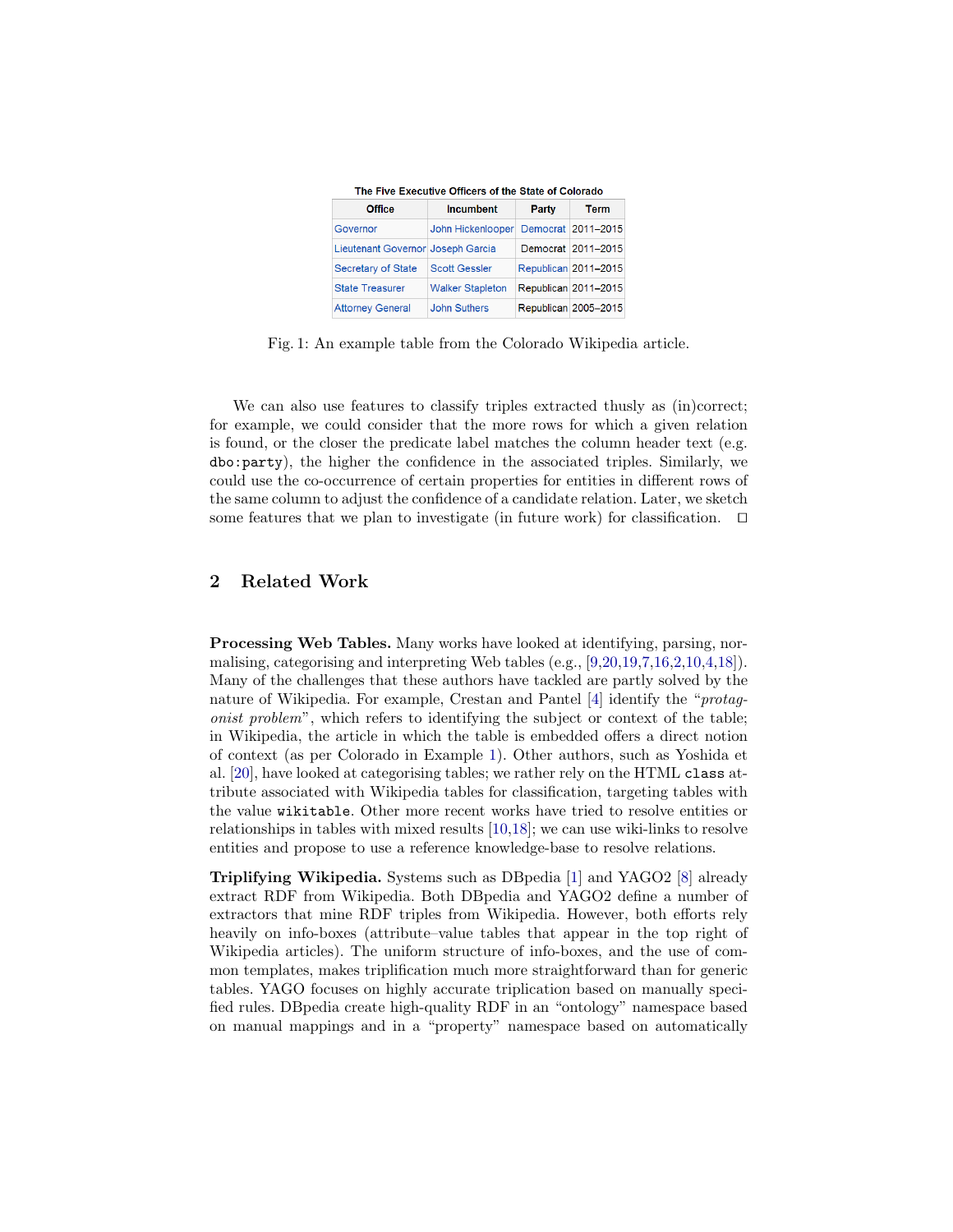generating predicates from attribute labels. Our work is complementary since neither work proposes concrete methods to triplify generic Wikipedia tables.

Extracting RDF from Tables. Various proposals have been made to extract RDF from relational database tables, where the W3C has recently recommended the Direct Mapping and the R2RML language for mapping relational content to RDF [\[5\]](#page-11-15). Ding et al. [\[6\]](#page-11-16) propose a structural triplification of tables, considering tables rows as subjects, column headers as predicates, and cell values as objects. Mulwad et al. [\[14,](#page-11-17)[15,](#page-11-18)[17\]](#page-11-13) propose extracting the content of tables as RDF, performing entity-resolution and relationship discovery using reference knowledge-bases. They use what we would call a vertical, column-centric approach (matching columns to relations). Based on evaluation over 15 relational tables they report 66.12% of accuracy for linking table cell strings and 25% for identifying relations. Versus these works, our proposals are (semi-)automatic and extraction of triples from tables is on a row-centric, horizontal basis.

## <span id="page-3-0"></span>3 Survey of Wikitables

#### 3.1 Classifying Wikipedia's Tables

Wikipedia editors can choose from three classes of tables to add to an article: (1) toc: table of contents; (2) infobox: attribute-value tables embedded in the topright of the article; and (3) wikitable: relational tables embedded in the article's body (as per Figure [1\)](#page-2-1). Each class of table is directly identifiable by the HTML attribute class for the associated table tag in the Wikipedia page. Since toc tables represent article layout and extracting RDF from infobox tables has already been studied [\[1](#page-11-3)[,8\]](#page-11-4), we focus on the wikitable class of tables.

#### 3.2 Normalising Wikipedia's Tables

The structure and content of Wikitables can be quite complex: there is no standard to define/design/publish Web tables. Instead, users are informally guided by look-and-feel. Instead of duplicating the content of contiguous cells, tables often contain spans: cells that span multiple positions, including column-spans (colspans) and row-spans (rowspans). To avoid ugly narrow long tables, or tables wider than the standard display width, users often employ split tables. Oftentimes, cells may also contain (i) multiple values, (ii) prose-text alongside the primary value giving justification or context for that value, (iii) superscript references to sources, (iv) images or other embedded content, (v) empty cells in "optional" columns. To simplify matters, we first normalise Wikitables by "squaring" them such that they can be represented as a matrix of cells.

Table Model. We leverage the TARTAR extraction process and logical representation proposed by Pivk et al. [\[16\]](#page-11-9), where the table is divided into logical regions and frame logic is used as a semantic representation. We model a table T as a matrix  $M_T(n,m)$ , where n and m represents the number of rows and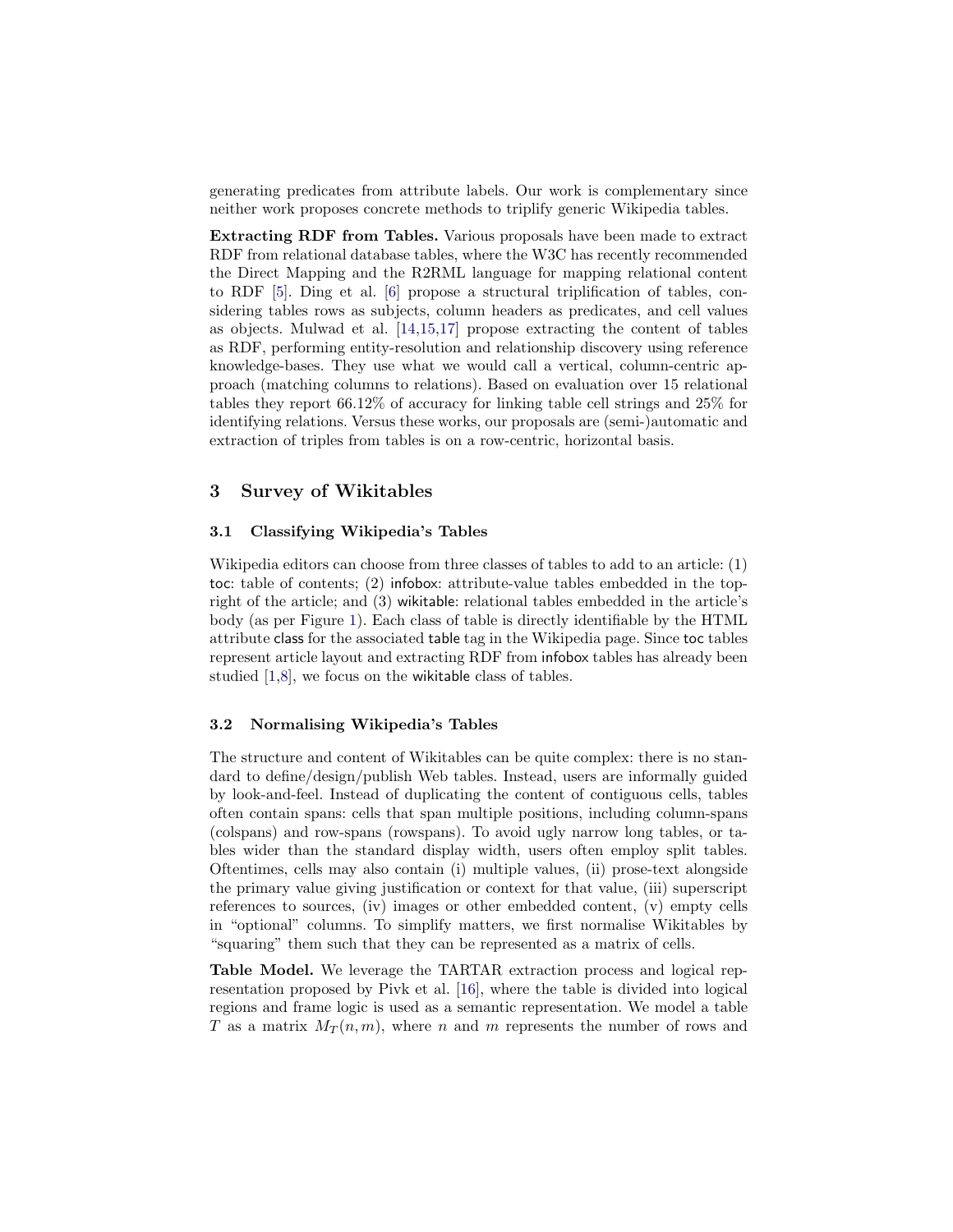<span id="page-4-0"></span>

Fig. 2: Structural classification of all of Wikipedia's tables.

|  | Table 1: Statistical overview of |  |
|--|----------------------------------|--|
|  | tables in January 2012 dump.     |  |

| <b>TOTAL ARTICLES:</b><br>ARTICLES W/TABLES:                                       | 10,854,204 100.0%<br>1,875,415 17.3%                                        |                                               |
|------------------------------------------------------------------------------------|-----------------------------------------------------------------------------|-----------------------------------------------|
| ALL TABLES:<br>ILL-FORMED:<br>WELL-FORMED:<br>TOC:<br>INFOBOX:<br>$< 2 \times 2$ : | 3,923,427 100.0%<br>163,105<br>2,955,714<br>1,648,786<br>815,350<br>158,940 | $4.2\%$<br>95.8%<br>43.9%<br>21.7%<br>$4.2\%$ |
| $>$ 2 $\times$ 2 ( <i>useful</i> )                                                 | 1,137,246 30.2%                                                             |                                               |

columns, respectively. We extract Wikitables from Wikipedia's HTML content, where an individual Wikipedia article represents a source  $\mathcal{T}$  (a set) of tables.

Creating Matrices. Table headers are very common in tables, and can be simple (one row) or hierarchical (multiple rows). We check for two levels of headers. If T contains table headers ( $\langle TH \rangle$ ), we say that  $M_T(h,.)$  represents those headers, where  $h$  is the bottom row with TH tags. It is also common that tables contain their caption embedded in the first row: we discard that row when generating the matrix. For each table, we must also deal with colspans and rowspans, where we divide such cells and copy the original content into each division. For instance, if the table contains a cell <TD colspan='2'>180</TD> with a colspan of 2, the cell is replicated as  $\langle TD>180 \times /TD>180 \times /TD>$ .

Well-formed/Ill-formed. If the result of the pre-processing of a table  $T \in \mathcal{T}$ can be represented as a matrix  $M_T(n,m)$  (i.e., is dense and rectangular), we call the table well-formed. Otherwise we call it ill-formed. The most common cause of ill-formed tables are jagged rows, which we found to be prevalent in Wikipedia due to idiosyncrasies of the wiki-markup used by editors. However, many jagged tables contain rich content. Thus, we extended TARTAR to 'repair' jagged tables by simply completing empty cells with empty strings. Finally, we do not consider tables  $M_T(n,m)$  where  $m = 1$  or  $n = 1$ ; tables must be larger than  $2 \times 2$ . This leads us to the final structural taxonomy of tables that we extract from Wikipedia, as illustrated in Figure [2.](#page-4-0)

#### 3.3 Corpus Composition

We extract our corpus of Wikitables from the January 2013 Wikipedia dump. We first apply the Bliki engine  $\text{parser}^1$  $\text{parser}^1$  to convert wiki-markup to the HTML pages for articles. Each HTML page is then cleaned and canonicalized (fixing syntax mistakes) using  $CyberNeko<sup>2</sup>$  $CyberNeko<sup>2</sup>$  $CyberNeko<sup>2</sup>$  before all HTML tables (including nested tables) are extracted. The size of the resulting corpus is summarised in Table [1.](#page-4-0)

In total, 17.3% of Wikipedia articles contain at least one table (vs. 75% reported in [\[4\]](#page-11-11) for general Web documents). We consider 30.2% of the total

<span id="page-4-1"></span><sup>1</sup> <http://code.google.com/p/gwtwiki/>

<span id="page-4-2"></span><sup>2</sup> <http://nekohtml.sourceforge.net/>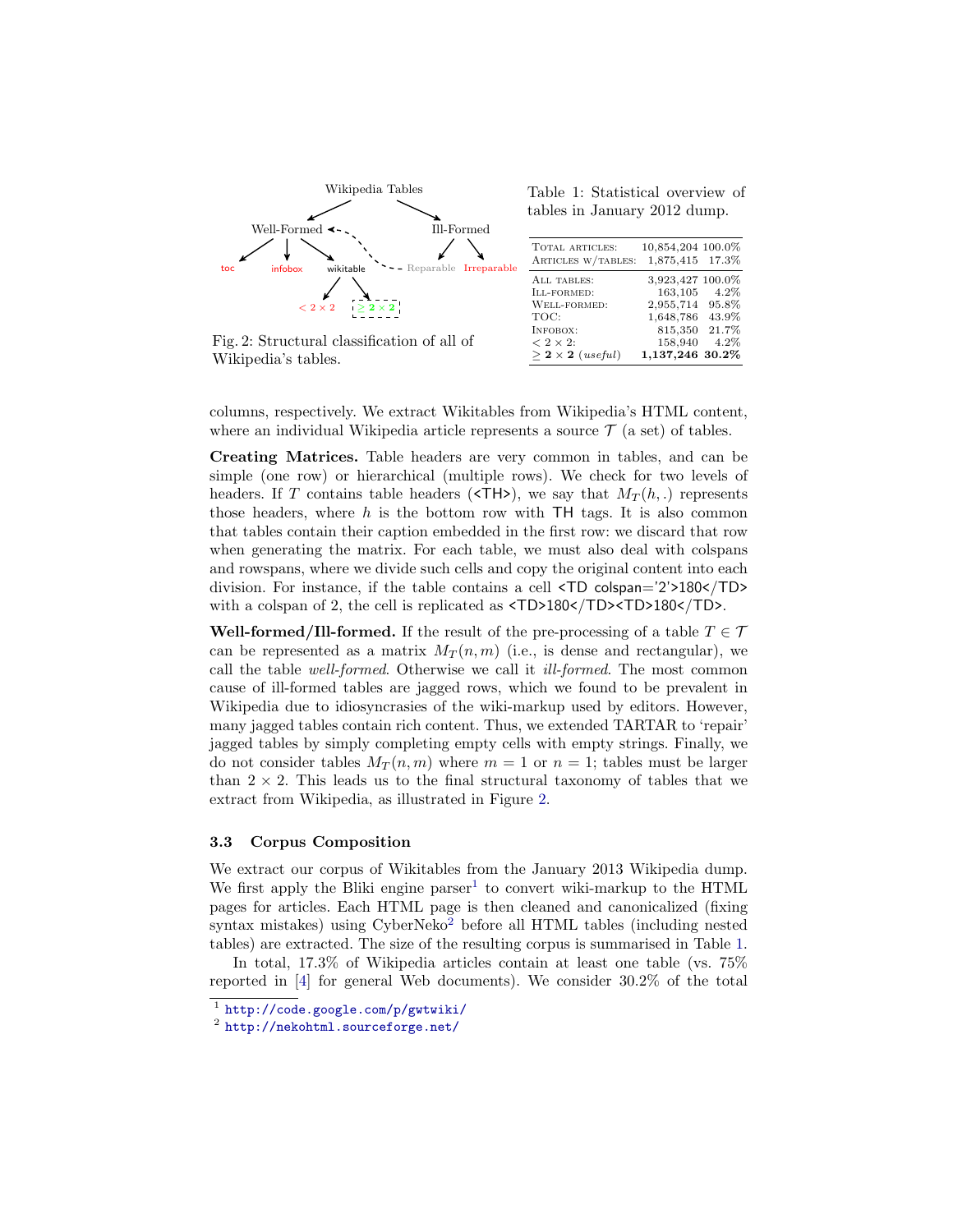<span id="page-5-0"></span>

Fig. 3: Various distributions for the Wikitables considered.

tables in Wikipedia for our extraction: just over one million tables. Figure [3](#page-5-0) plots three distributions in log/log scale, including the number of articles with a given number of tables (excluding  $x = 0$ ,  $y = 8,978,789$  due to the logarithmic  $x$ -axis), the number of tables with a given number of rows and columns, and the number of tables with a given number of internal (Wikipedia) and external links. We see that the plots generally follow long-tailed distributions. Furthermore, we see that tables tend to have more rows than columns, as could be expected. Also, internal links in are much more prevalent in tables than external links. We make the following additional high-level observations:

- $-$  The article<sup>[3](#page-5-1)</sup> with the highest number of well-formed tables contains 623 (most of them nested inner-tables).
- Considering articles with at least one table, there are 1.66 tables per article.
- The maximum number of detected rows in a table is 250, commonly found in List of \* articles (likely due to a Wikipedia formatting constraint). The average number of rows per table is 12.44.

<span id="page-5-1"></span> $^3$  http://en.wikipedia.org/wiki/Winners\_and\_runners-up\_in\_ the\_legislative elections of Nepal 1994 and 1999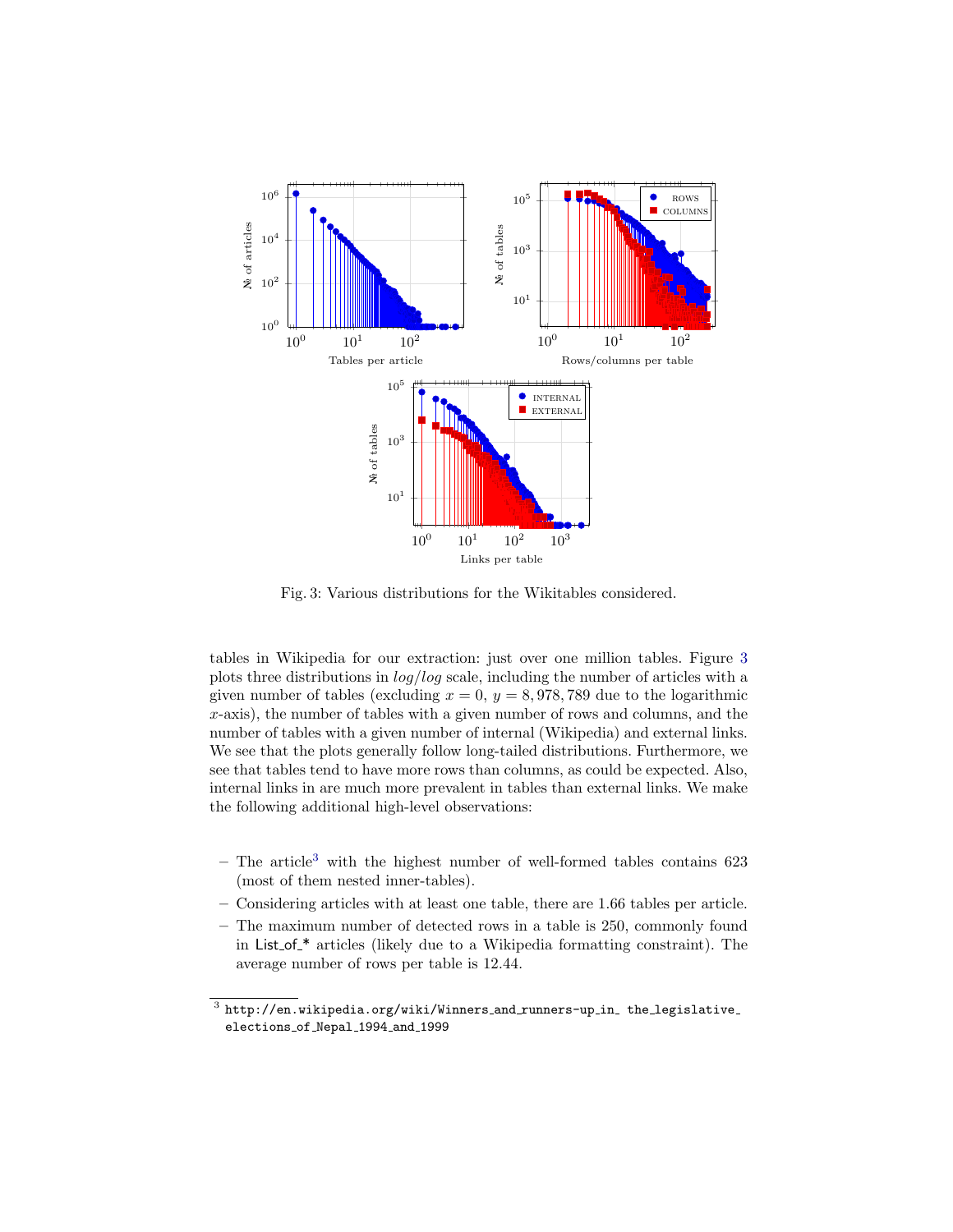- $-$  The maximum number of columns in a table<sup>[4](#page-6-1)</sup> is 250 (due to an erroneous colspan for a caption in a table with 3 columns). The average number of columns per table is 5.55.
- The highest number of internal links in a single table is 2,774, and 594 for external links. The averages are 1.93 and 0.35 for internal and external links, respectively. Internal links are important for us since they ensure that we can map cell entries to Wikipedia articles (and thus to DBpedia entities).
- $-19.4\%$  of tables do not contain column headers. 79.9% contain headers only in the first row, 7.4% contain headers in the second row, and the remaining tables contain captions in further rows.
- Only 5.5% of tables contain non-empty captions.

We thus view this corpus of tables as a rich source of structured data that can be exploited for information extraction and ultimately for triplification, with many tables containing a high number of internal wiki-links (as per the bottom plot in Figure [3\)](#page-5-0), which can be used for entity disambiguation.

## <span id="page-6-0"></span>4 Towards Triplifying Wikitables

#### 4.1 Reference Knowledge-base

To extract RDF from these Wikitables, we propose to use a reference knowledge-base to mine relations, where we use English-language data from DBpedia v3.8, describing 9.4 million entities. The overall corpus consists of 465 million unique RDF triples, and contained 57,985 unique RDF relations (i.e., RDF predicates), 48,293 of which were in the DBpedia property namespace, 1,397 of which were in the curated DBpedia ontology namespace, and 28 of which were from external vocabularies.<sup>[5](#page-6-2)</sup> As per Figure  $4 (log/log)$  $4 (log/log)$ , we can see that the number of triples in which different DBpedia

<span id="page-6-3"></span>

Fig. 4: Distribution of number of triples per predicate (relationship) in DBpedia knowledge-base.

relationships appear follows a long-tailed distribution, where many relationships appear in few triples and few relationships appear in many triples.

## 4.2 Entity/Resource Extraction

In Section [3,](#page-3-0) we described how we extract a set of tables from Wikipedia, where each table is represented as a matrix and each element (cell) of the matrix

<span id="page-6-1"></span> $^4$  http://en.wikipedia.org/wiki/2007--08\_QMJHL\_season

<span id="page-6-2"></span><sup>5</sup> We also found examples of noise where 8,267 DBpedia resource URIs referring to Wikipedia templates appeared as predicates.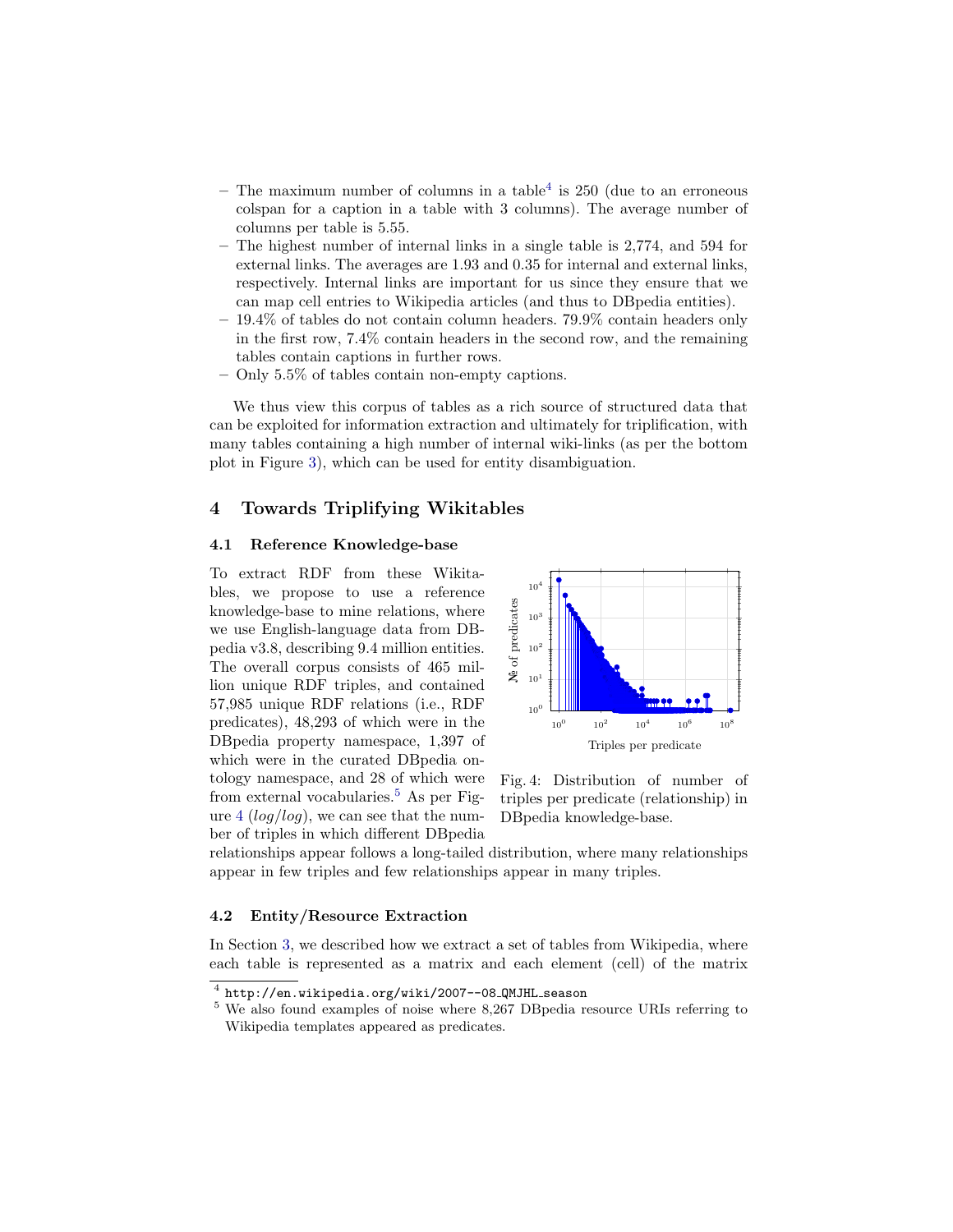$M_T(i, j)$  can contain a variety of content. However, we are primarily interested in internal links (class=internal) present in the cells since they can be directly mapped to DBpedia entities. We represent the set of internal links in a cell as  $R(i, j)$ . Each link  $r \in R(i, j)$  is further filtered by removing superscript footnote links, media-links with prefix Image: or File:, and by pruning fragment identifiers.

Then, for each  $r \in R(i, j)$  after filtering, we map the corresponding Wikipedia URL to a DBpedia entity URI by following redirects and replacing the namespace http://en.wikipedia.org/wiki/ of the URL with http://dbpedia.org/resource/. For optimisation purposes, we cache the set of redirects involved. We additionally filter entities corresponding to DBpedia categories and list pages. We denote by  $E(i, j)$  the set of DB pedia entities extracted for table cell  $M_T(i, j)$ . Furthermore, column headers in tables contain plain strings that identify types of data, which we do not map to DBpedia resources; header cells are not mapped to resources, but could potentially be matched with DBpedia relationships at a later phase.

#### 4.3 Discovering Relations

For discovering relations within tables, we query the DBpedia knowledge base for relationships that exist between entities in different cells of the same row. For each row, we look for relations between all pairs  $\{(e_{i,j}, e_{i,k}) | e_{i,j} \in E(i,j), e_{i,k} \in$  $E(i, k), 1 \leq i \leq m, 1 \leq j \leq k \leq n$ . Any relations found for  $(e_{i,j}, e_{i,k})$  are suggested as candidates for relating  $(e_{h,j}, e_{h,k})$  for  $1 \leq h \leq m, h \neq i$ .

For discovering relations from entities in the table and  $p$  the protagonist entity of the article, we query the knowledge-base for pairs  $\{(e_{i,j}, p) \mid e_{i,j} \in$  $E(i, j), 1 \leq i \leq m, 1 \leq j \leq n$ . Any relations found for  $(e_{i,j}, p)$  are suggested as candidates for relating  $(e_{h,j}, p)$  for  $1 \leq h \leq m, h \neq i$ .

To query a pair, we use a SPARQL query as follows over the DBpedia knowledge-base, looking for relationships that hold in either direction:

| SELECT DISTINCT ?p1 ?p2                                           |  |
|-------------------------------------------------------------------|--|
| { { <e1> ?p1 <e2> } UNION { <e2> ?p2 <e1> } }</e1></e2></e2></e1> |  |
|                                                                   |  |

<span id="page-7-0"></span>*Example 2.* With respect to relations within tables, if we consider table  $T$  in Figure [1,](#page-2-1) we have:

 $E(2, 1) = \{ \text{dbr:Government_of\_Colorado} \},$  $E(2,2)=\{{\tt dbr:John-Hickenlooper}\},$  $E(2,3) = \{\texttt{dbr:Democratic Party_(United States)}\},$  and  $E(2, 4) = \emptyset$  (in the example  $M_T(2, 4)$  is a literal).

If we query DBpedia indexes looking for relations in this row, between columns 1 and 2, or sets  $E(2,1)$  and  $E(2,2)$ , we find two relations in DB pedia: dbp:incumbent from 1 to 2 and dbp: title from 2 to 1. We suggest this relation may hold across entities in, e.g.,  $E(3,1)$ ,  $E(3,2)$  and so forth. The principle is similar for the protagonist and elements of the table. For example, we find the relation dbp:residence from dbr:Joseph Garcia (United States politician) to dbr:Colorado and suggest that relation from all entities in column Incumbent  $(\bigcup_{\forall x} E(x, 2))$  to dbr:Colorado. Of course, this method is approximate and may produce incorrect triples (as discussed later in Sections [4.5–](#page-8-0)[4.6\)](#page-9-0).  $\Box$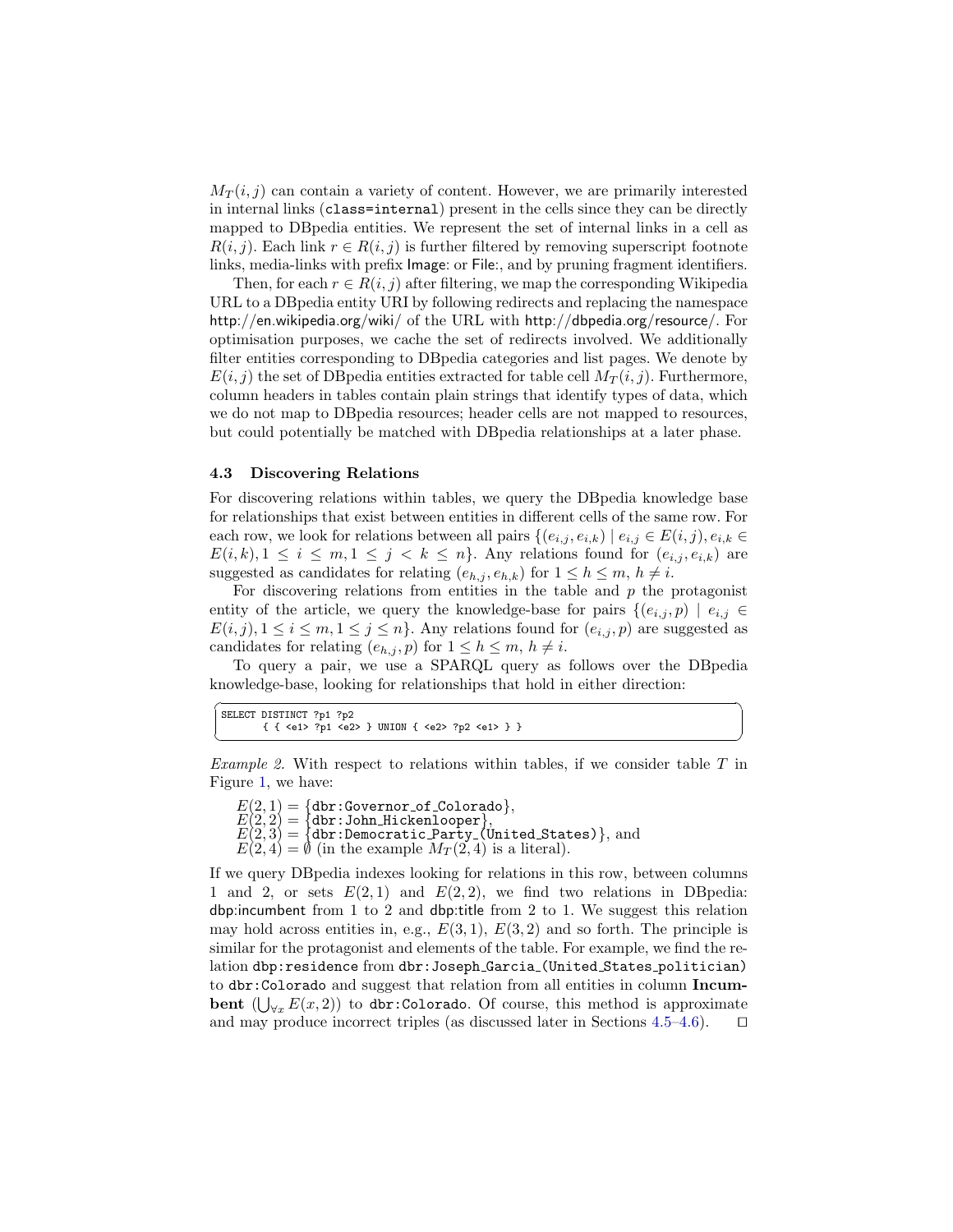#### 4.4 Initial Triplification

We extract all candidate relationships found for all Wikitables as RDF triples:

Example 3. Consider applying the dbp:title relation found in Example [2](#page-7-0) to row 3 (from  $E(3, 2)$  to  $E(3, 1)$ ). The resulting RDF triple is then:

| dbr:Joesph_Garcia_(United_States_politician) dbp:title dbr:Lieutentant_Governor . |  |
|-----------------------------------------------------------------------------------|--|
|                                                                                   |  |

 $\Box$ 

We use local indexes of the DBpedia knowledge-base for answering queries, and for each pair, we perform two atomic on-disk lookups for relations in either direction. We also use in-memory LRU caching to catch repeat queries (as caused by spans). Still, given that tables can potentially contain hundreds of entities, and that the number of entity-pairs to consider is quadratic for a given row, each table may require a large amount of lookups for relations. However, the extraction can be effectively partitioned on a per-table basis. For example, given a cluster of shared-nothing commodity servers, if we make the full index for the reference knowledge-base available to each machine (in our scenario, a 7.7GB file), individual tables can then be assigned arbitrarily to each machine, and the extraction of triples run in an embarrassingly parallel manner.

We adopt this parallel approach and using six machines (bought ca. 2005) with 4GB of RAM, 160GB SATA hard-drives, 2.2GHz single-core processors, assigning an even work-load of input Wikipedia articles to each, the full process of extracting and normalising Wikitables from the articles and computing the candidate triples took approximately 16 days. We extracted a total of 27.9 million candidate RDF triples. However, from this set, we further filter triples that, from initial inspection, we found to be often incorrect: we filter 3.4 million reflexive RDF triples (with the same subject and object resource), and a further 12 thousand triples with the predicate dbo:wikiPageDisambiguates. Afterwards, 24.4 million candidate triples remain.

#### <span id="page-8-0"></span>4.5 Gold Standard

Many of the extracted triples are incorrect. Aside from incorrect source data (be it the table or the relations in DBpedia), imprecision can be due to a number of reasons. Multiple entities or additional text in table cells can cause problems: e.g., in many tables referring to international sports results, the sports-person and their nationality appear in the same cell and are not currently distinguished by our approach; thus, we might say that countries have participated in sports events. Oftentimes a relation that holds between two entities in a given row (or from an entity to the protagonist) do not apply for analogous entities on a different row; referring to the running example, although Walker Stapleton was born in Colorado (the table protagonist), many of the other politicians were not and extracted triples suggesting otherwise would be incorrect.

To investigate this, we created an initial gold standard. We randomly selected 250 candidate triples from the total set of 24.4 million. Each of the three authors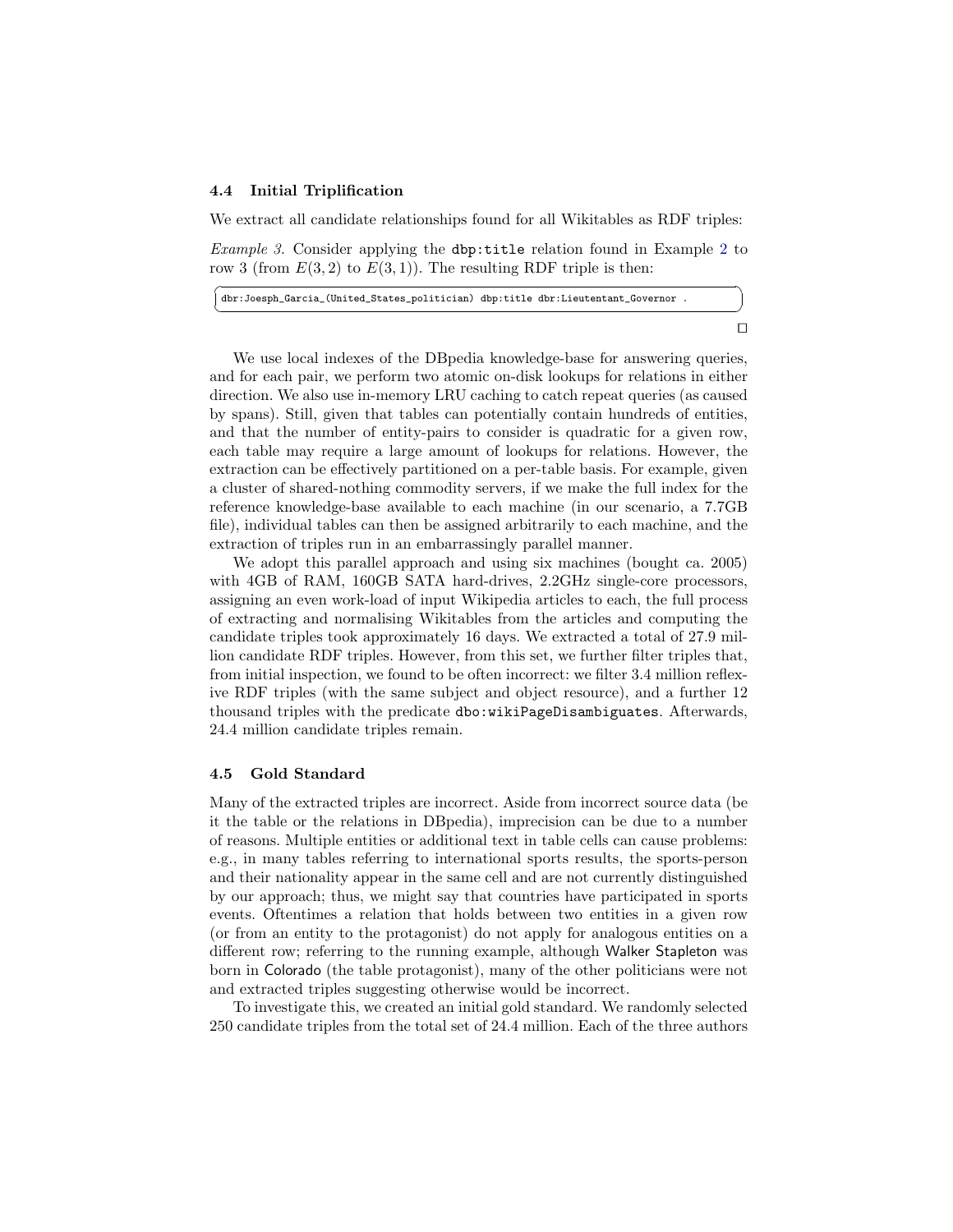manually labelled each triple as: *correct*, *incorrect* or *unknown*. The information given was the triple, a link to the original Wikipedia article containing the source table and a number to identify the particular table. We did not pre-agree on any judging strategies, where interpretation of the validity of triples was left to the discretion of individual judges. After judging, we found few *unknown* verdicts, which we mapped to *incorrect*. The results are given in Table [2.](#page-9-1)

| Full agreement<br>Some disagreement     | 143 57.2%<br>107 42.8% |
|-----------------------------------------|------------------------|
| Three <i>incorrect</i>                  | 74 29.6%               |
| One correct, two incorrect 46 18.4%     |                        |
| Two correct, one incorrect $61, 24.4\%$ |                        |
| Three <i>correct</i>                    | 69 27.6%               |
|                                         |                        |

<span id="page-9-1"></span>Table 2: Results of evaluation of 250 triples by three judges.

To measure the inter-rater agreement, we computed a Fleiss'  $\kappa$  coefficient of 0.43 (0 indicates no agreement, 1 indicates perfect agreement), which by convention is considered as "moderate agreement" between judges. Looking at cases of disagreement, predicates of DBpedia are often not well-defined and their meaning generally has a subjective dimension. Temporality also caused disagreement: for example, would stating that dbr:Bill\_Clinton has the relation dbp:president to dbr:United States be correct or incorrect? The answer would seem open to interpretation. If we define consensus by a majority vote, we see that in the shared labelling, 52% of the raw extracted triples are considered correct and 48% considered incorrect without any further classification. If instead we only consider those triples with unamimous correct/incorrect verdicts, then 48% of the extracted triples are deemed correct while 52% are deemed incorrect.

#### <span id="page-9-0"></span>4.6 Classifying Correct/Incorrect Triples

We are currently investigating machine learning methods to classify correct/incorrect triples and to improve upon the 52% precision of our raw extraction process. For this, we are currently investigating the following main features to use for binary classification (amongst a variety of others):

Extraction type: Whether the triple is a table-row or a protagonist relation. Ratio of rows held: The ratio of rows for which we could find the extracted relation in the original table (we assume that higher ratios are better).

- Predicate label: The string similarity between the predicate label and the subject/object column header (we assume that more similar is better).
- Predicate multiplicity: For the triple predicate, we measure the ratio of unique subjects and unique objects to unique DBpedia triples with that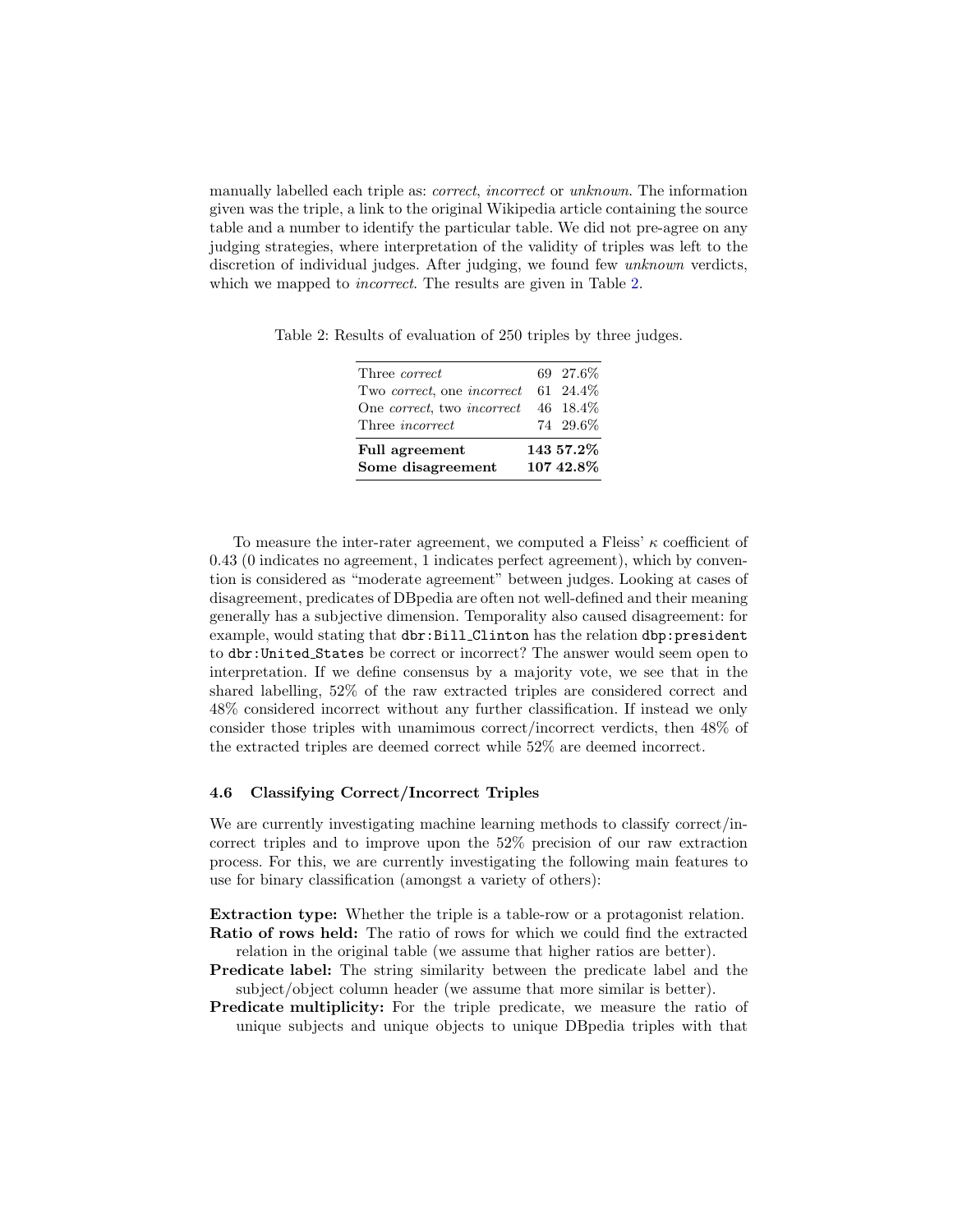predicate to indicate whether or not the triple is  $1-1, 1-*, *-1, *-*$ , etc. For example, if dbp:governor is deemed  $1 - 1$  (high ratio), we should not extract multiple such relations to a common protagonist (e.g. Colorado).

Cell content: Some cells contain multiple internal links, additional text content, bullets, and so forth (we assume such noise lowers confidence).

Such features (and many more besides) can be automatically associated with candidate triples during the extraction process and we are currently investigating machine learning methods—such as SVM, Naïve Bayes, Decision Trees, etc. to train on labelled examples and to build classifiers that boost precision by filtering incorrect triples. Evaluation of such methods is subject to future work.

## <span id="page-10-0"></span>5 Conclusions and Future Directions

In this paper, we have discussed ongoing work in the area of extracting triples from the relational tables of Wikipedia. We have discussed related works, given a survey of Wikitables in a recent Wikipedia corpus, and discussed methods we are exploring that leverage existing knowledge-bases to guide triplification. We have applied our methods to one million Wikipedia tables and extracted 24.4 million raw triples with an estimated precision of 52%. To boost precision further, we are currently evaluating machine-learning methods that take a feature-set and classify raw triples as correct/incorrect. In the short term, we also hope to compare other knowledge-bases, such as YAGO2 and Freebase, for extraction.

In the longer term, since our automatic extraction is often incomplete (e.g. does not consider text/numeric cells), we are also considering a method to detect common table structures in Wikipedia that are candidates for manual mapping, where, for example, we note that climate tables for cities are often copy/pasted). If we could cluster structurally similar tables (that contain similar content in an "isomorphic" schema) with high accuracy, we could write a single mapping to triplify all such tables in the cluster. This would be similar to DBpedia, where common info-box templates are manually mapped to the core ontology terms: we would similarly have a higher-quality mapping for common table structures, and lower-quality automatic extraction (as presented) for the "long tail". Integrating our methods with DBpedia's extractors could then be possible.

An even more ambitious direction would be to generalise our methods to enrich existing knowledge-bases from generic HTML tables. For this, we could investigate use of existing entity recognition tools (e.g., [\[11,](#page-11-19)[12\]](#page-11-14)), removing our reliance on wiki-links and opening our methods up for the broader Web. However, even aside from entity recognition, there would be many open challenges with respect to identifying factual (relational) tables, parsing, cleaning, and so forth. Although we feel—by extending our current work with machine learning classifiers—that high-quality (semi-)automatic triplification of Wikipedia tables is feasible, realistically, we would have lower expectations for precision when considering arbitrary Web tables.

Acknowledgements: This paper was funded in part by Science Foundation Ireland under Grant No. SFI/08/CE/I1380 (Lion-2).